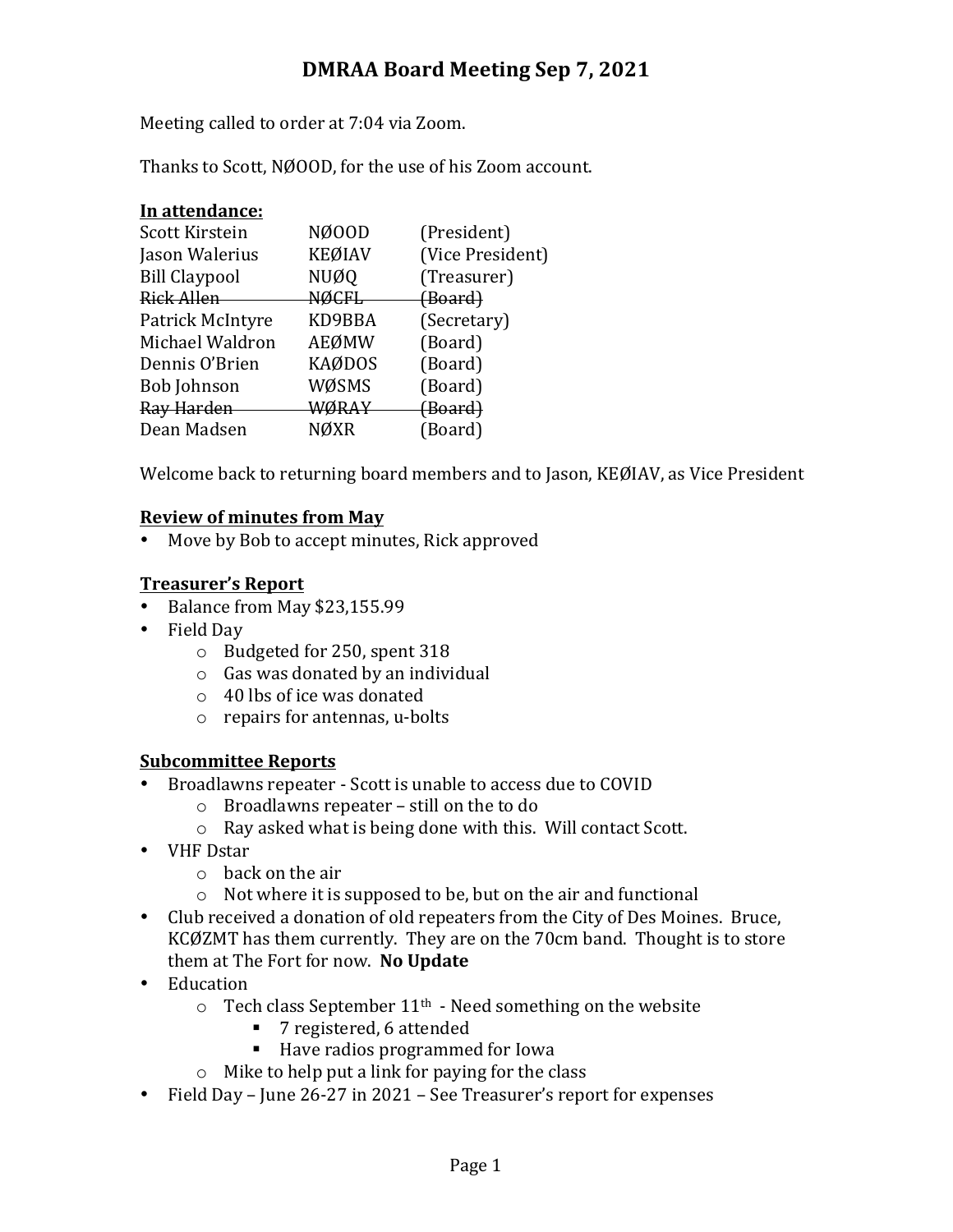- o Budget
	- Name tags, Food, sanitizer
	- GOTA station for New HAMS?
	- Rules the same as last year for Field Day for Home Stations
	- Towers are good
	- One of the ARES trailers may not be available per Scott
	- Not to exceed \$250.00 Mike made a motion, Ray accepted

#### **Ares Update – No change**

- event sep  $25<sup>th</sup>$  rowing regatta
- 3 people signed up to help out, 20 typical
- Nothing heard from University of Iowa yet
- Oct 17<sup>th</sup>, IMT DSM Marathon
- Living History Farms, no date, but typical 20<sup>th</sup> Nov
- Update website

#### **Programming**

Future meetings

- Still not meeting at the church. They are not allowing groups in.
- Potential meeting at the Fort for June meeting.
	- $\circ$  Bob to confirm if anything is going on. No issue with meeting at Fort
- May meeting Went well
- June Field Day Primer by Dean
- Museums on the Air Event June 19th
	- $\circ$  Setup June 12<sup>th</sup>. Bring tower trailer and setup for the following the weekend.
	- $\circ$  Registered international museum weekend
- Other Ideas:
	- $\circ$  Field Day Recap, Museum Recap Dean to give info to someone else to do presentation if he can't present
	- $\circ$  Personal projects that people are working on?
	- $\circ$  Members give Virtual HAM Shack Tour Need at least a month or more for members that wish to share to prepare.

#### **Fort Des Moines**

- Next Sat is official opening of fort to the public
- Looking for a limited number of volunteers to participate on a steering committee for the club station. It will consist of licensed amateurs with participation from the board and general club membership
	- $\circ$  No response from website post
	- $\circ$  Contact current participants Bob
	- $\circ$  Accumulating equipment. May need to sell extra equipment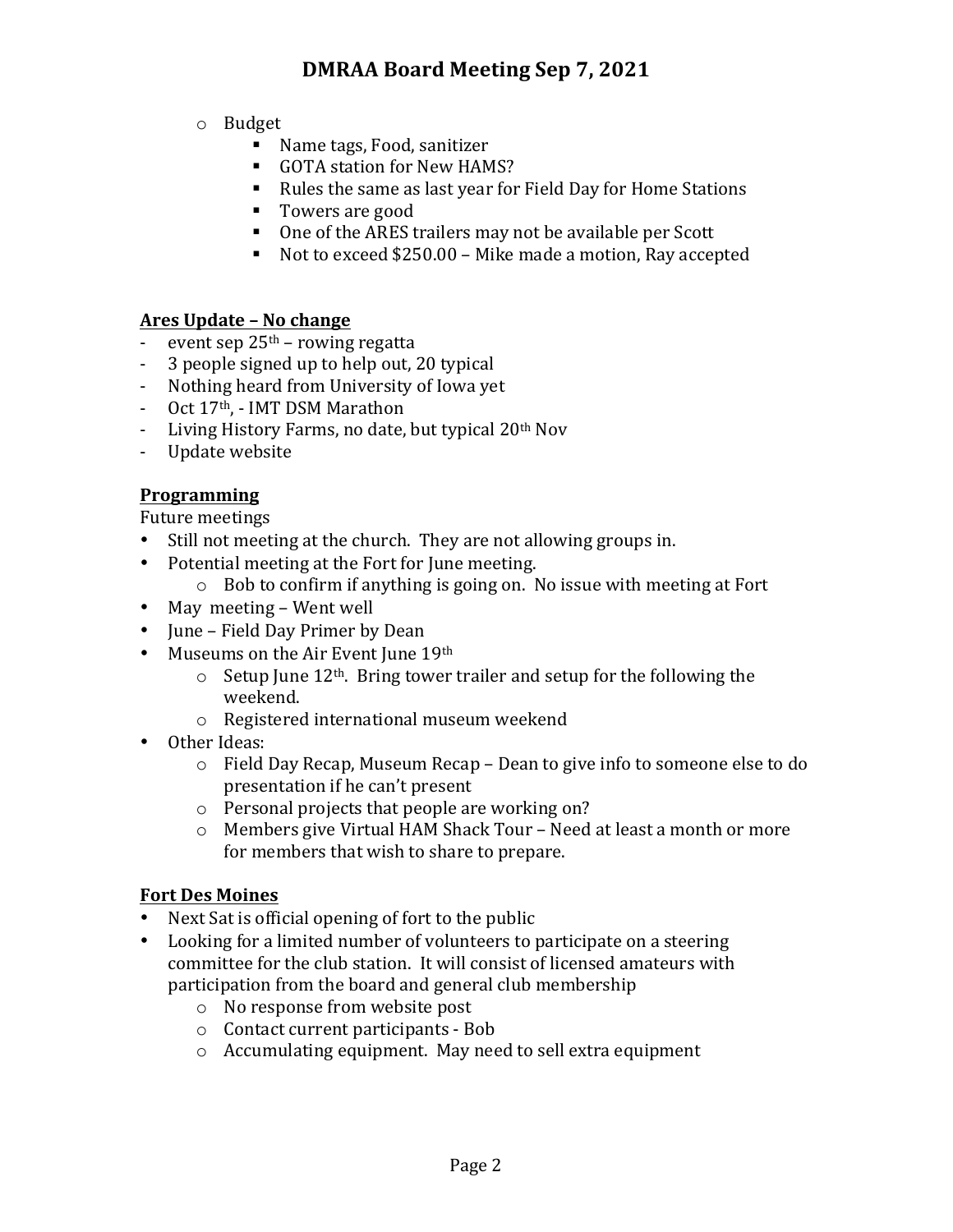## **Hamfest Committee**

• No activity

#### **Existing business**

- Membership List **No update** 
	- $\circ$  Move existing spreadsheet to Google Docs as read only.
	- $\circ$  Talk to Bruce to see if he has the list/spreadsheet. Scott, NØOOD, to talk with Bruce and will forward to Mike, AEØMW, who will put it in Google Docs.
- Static Sheet/Website Publish Static Sheet directly to the website. Pat, KD9BBA, Could setup common mailbox for people that want to email in articles. Ray, WØRAY, suggested that this task could be opened up to the membership to see if there is interest. No Changes

### **New business**

- Field Dav
	- o Insurance company
		- $\blacksquare$  Alexa adjustor responsible
		- 4 am drove through back gate push jersey barrier
		- 100' 400 lpr, rotor cable
		- extension cord
		- Hold until insurance decides, driver not communicating
	- $\circ$  motion to donate keyboard / mice to dean for use of his equipment
		- pat motion, bob second, not opposed
		- Dean to go buy some new keyboards / mice
- Move forward with Google Groups No changes
	- $\circ$  Separate group for board
	- $\circ$  Need email addresses from Bruce, Pat to load into Google groups
- Club treasury no changes
	- $\circ$  Long term club finances handling to safeguard assets
- Dues for access to the club station. A different level of membership for participants of the club station.
	- $\circ$  Insurance, maintenance?
- Club Station Discussion delayed due to Scott not being present
	- **New** 
		- $\circ$  Bob Equipment from Roger's station
		- $\circ$  Dennis Tower
			- $\circ$  Fundraising continues
	- **- Old**
		- $\circ$  Dennis motion form 5 person steering committee to fully investigate the startup procedures and cost of a club station. Bob second.
		- $\circ$  Include 3 board members
		- $\circ$  Form a steering committee for the club station.
		- $\circ$  Pat website forming steering committee for club station. Interested contact Bob